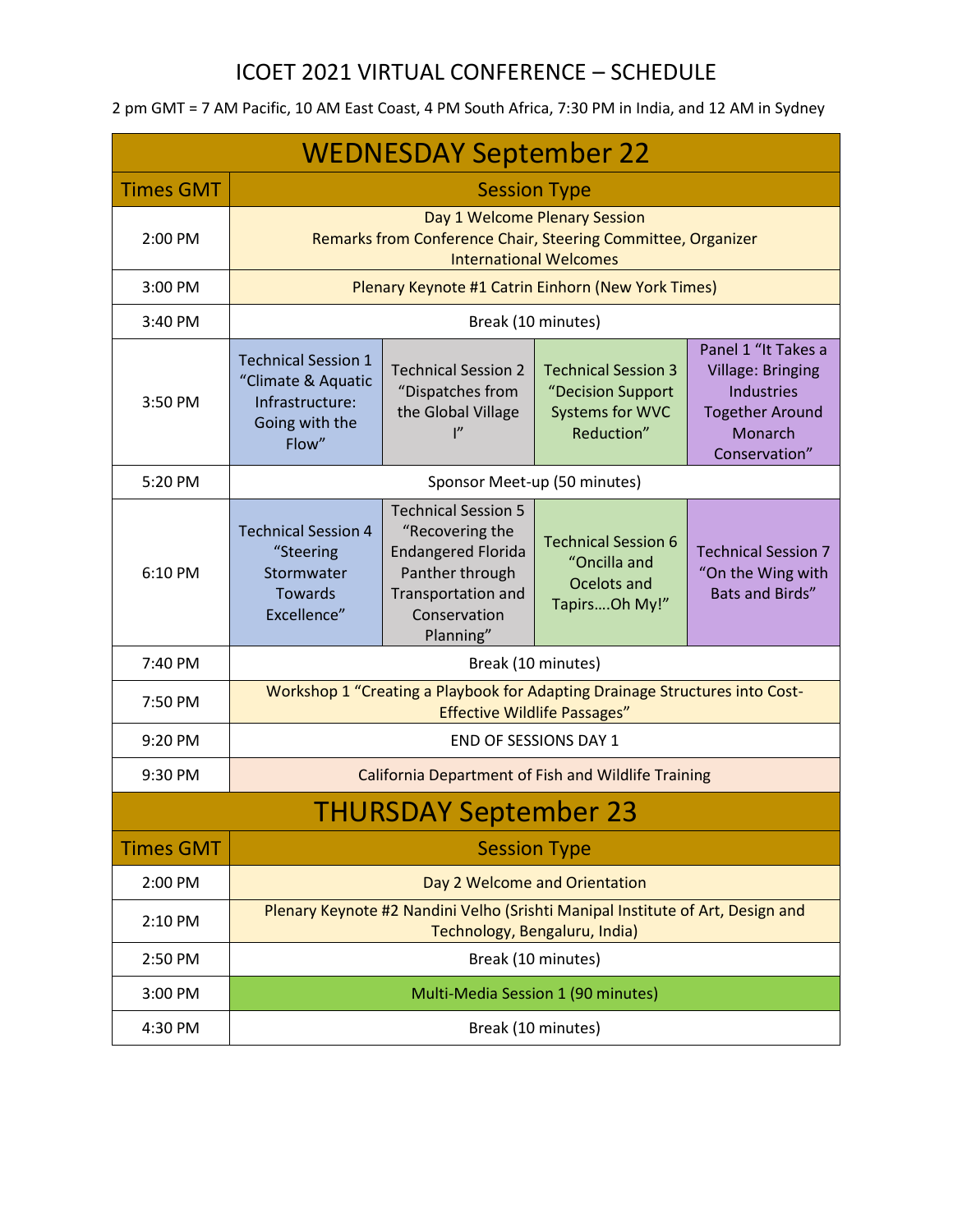## ICOET 2021 VIRTUAL CONFERENCE – SCHEDULE

| 4:40 PM                     | <b>Technical Session</b><br>8 "Measuring<br>Movement for<br>Mitigation"                                            | <b>Technical Session 9</b><br>"Dispatches from<br>the Global Village<br>$\mathbb{I}''$ | <b>Technical Session</b><br>10 "Engineering<br>Ecological<br>Connectivity<br><b>Through Design</b><br>and Evaluation of<br><b>Wildlife Crossings"</b> | <b>Technical Session</b><br>11 "On the Verge<br>of Better Roadside<br>Management"                                             |  |  |
|-----------------------------|--------------------------------------------------------------------------------------------------------------------|----------------------------------------------------------------------------------------|-------------------------------------------------------------------------------------------------------------------------------------------------------|-------------------------------------------------------------------------------------------------------------------------------|--|--|
| 6:10 PM                     | Sponsor Meet-up (50 minutes)                                                                                       |                                                                                        |                                                                                                                                                       |                                                                                                                               |  |  |
| 7:00 PM                     | <b>Technical Session</b><br>12 "Keeping<br><b>Aquatics</b><br>Connected"                                           | <b>Technical Session</b><br>13 "All About<br>Herpetofauna"                             | <b>Technical Session</b><br>14 "Spatially<br>Speaking:<br><b>Modeling Wildlife</b><br>Movement"                                                       | Panel 2 "Applying<br>Programmatic<br>Mitigation<br>Planning to<br>Transportation<br>Projects in Orange<br>County, California" |  |  |
| 8:30 PM                     | <b>END OF DAY 2</b>                                                                                                |                                                                                        |                                                                                                                                                       |                                                                                                                               |  |  |
| <b>MONDAY September 27</b>  |                                                                                                                    |                                                                                        |                                                                                                                                                       |                                                                                                                               |  |  |
| <b>Times GMT</b>            | <b>Session Type</b>                                                                                                |                                                                                        |                                                                                                                                                       |                                                                                                                               |  |  |
| 2:00 PM                     | Day 3 Welcome and Field Trip Orientation                                                                           |                                                                                        |                                                                                                                                                       |                                                                                                                               |  |  |
| 2:30 PM                     | Field Trip 1 "Friendly Roads with Wildlife:<br>Case of Routes 140, San Carlos and 708,<br>Sarchi; Costa Rica"      |                                                                                        | Field Trip 2 "Virtual Field Trip: Oak Island<br>Tide Gate: Revere, MA"                                                                                |                                                                                                                               |  |  |
| 4:00 PM                     | Break (10 minutes)                                                                                                 |                                                                                        |                                                                                                                                                       |                                                                                                                               |  |  |
| 4:10 PM                     | Field Trip 3 "Documentary Field Trip; The<br>Road to Recovery"                                                     |                                                                                        | Field Trip 4 "From Herps to Herds: How<br>North America's Practitioners are<br>Advancing the State of the Art for<br>Wildlife Crossing Structures"    |                                                                                                                               |  |  |
| 5:40 PM                     | Break (40 minutes)                                                                                                 |                                                                                        |                                                                                                                                                       |                                                                                                                               |  |  |
| 6:20 PM                     | Field Trip 5 "Virtual Trip to the Southern<br>California Wildlife Connectivity Study<br>Areas"                     |                                                                                        | Field Trip 6 "I-90 Snoqualmie Pass East,<br>Critter Crossings in the Cascades"                                                                        |                                                                                                                               |  |  |
| 8:00 PM                     | <b>END OF DAY 3</b>                                                                                                |                                                                                        |                                                                                                                                                       |                                                                                                                               |  |  |
| <b>TUESDAY September 28</b> |                                                                                                                    |                                                                                        |                                                                                                                                                       |                                                                                                                               |  |  |
| <b>Times GMT</b>            | <b>Session Type</b>                                                                                                |                                                                                        |                                                                                                                                                       |                                                                                                                               |  |  |
| 2:00 PM                     | Day 4 Welcome and Orientation                                                                                      |                                                                                        |                                                                                                                                                       |                                                                                                                               |  |  |
| 2:10 PM                     | Plenary Keynote #3 Harvey Locke (IUCN World Commission on Protected Areas,<br>Beyond the Aichi Targets Task Force) |                                                                                        |                                                                                                                                                       |                                                                                                                               |  |  |
| 2:50 PM                     | Break (10 minutes)                                                                                                 |                                                                                        |                                                                                                                                                       |                                                                                                                               |  |  |